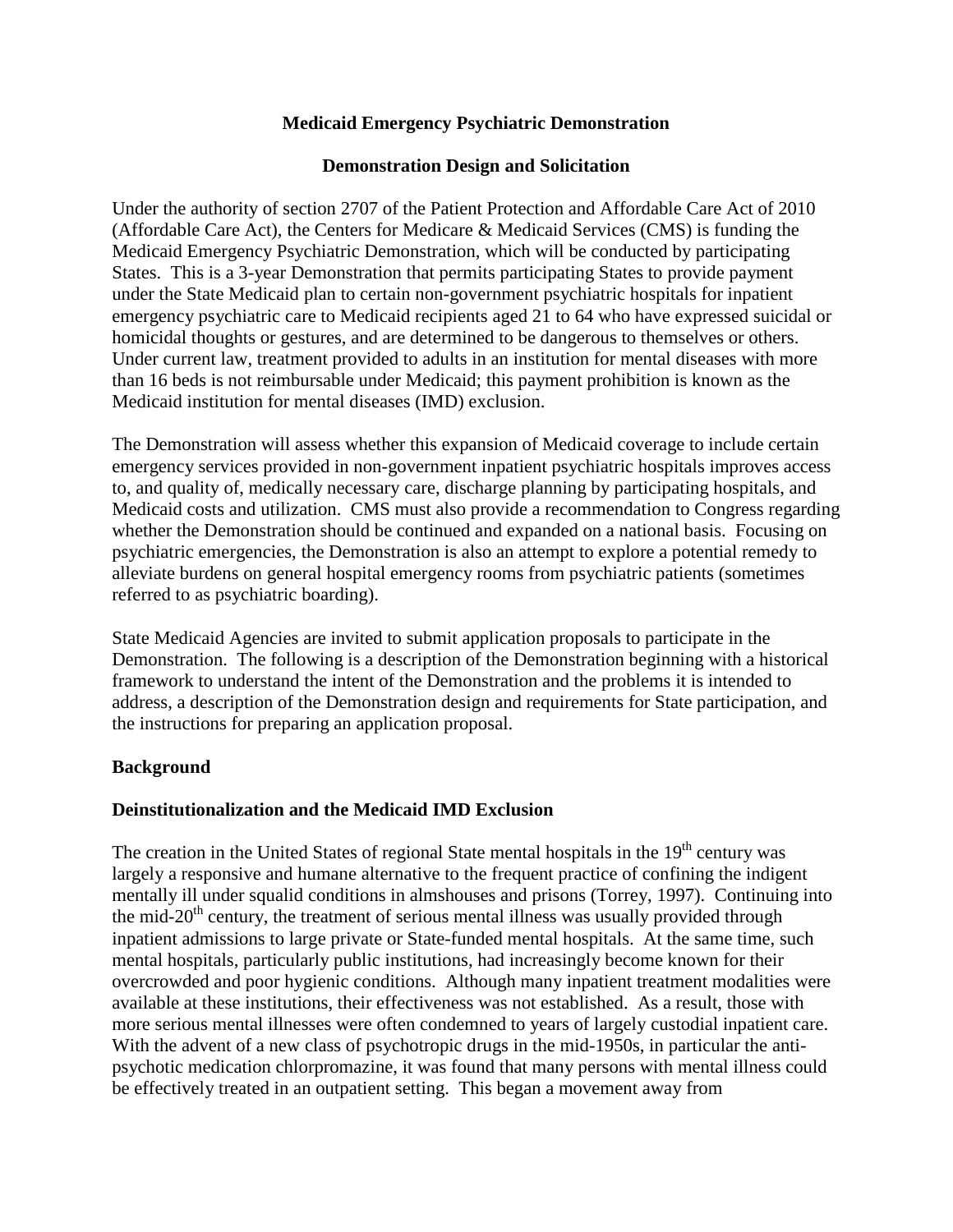institutionalization, toward community-based treatment and the establishment of community mental health centers. This transition became known as "deinstitutionalization" which was in keeping with the civil liberties principle that severe mental illness should be treated in the least restrictive setting feasible (Torrey, 1997).

Federal law had long recognized the primary responsibility of States for funding inpatient psychiatric hospitals. As a result, State and local governments historically provided all funding for inpatient care within a network of State and local municipal mental institutions. This policy guided future legislation, including the amendments to the Social Security Act (the Act) in 1950 whereby patients in mental institutions were excluded from receiving Federal payments for oldage assistance (Geller, 2000). Another factor supporting such an exclusion in this and subsequent legislation was concern by Congress that State mental institutions were simply warehouses which furnished no effective treatment, and thus were inappropriate for Medicaid (Rosenbaum, Teitelbaum, and Mauery, 2002).

The legislation establishing Medicaid continued this coverage exclusion but deviated somewhat from the policy by allowing Federal matching funds for inpatient mental health care in psychiatric institutions for individuals aged 65 and older.

In 1972, amendments were made to the Act expanding Medicaid coverage to include inpatient care for individuals under age 21 in "institutions for mental diseases" or IMDs. An IMD is defined as a hospital, nursing facility, or other institution that is primarily engaged in providing diagnosis, treatment, or care of persons with mental illness, including medical attention, nursing care, and related services (42 U.S.C. §1396d(i)). It is important to note that the payment exclusion does not apply to inpatient treatment for mental illnesses in facilities that are part of larger medical entities that are not primarily engaged in the treatment of mental illnesses (generally tested by whether the majority of the patient population was admitted and treated for reasons other than mental illness), such as general hospitals or skilled nursing facilities.

As part of the Medicare Catastrophic Act of 1988 (Pub.L. 100-360), Congress further defined an IMD as a facility with more than 16 beds. This was apparently added to promote small, community-based group living arrangements as an alternative to large institutions. The result of these amendments is that Medicaid currently provides mental health treatment coverage for a large percentage of people with Medicaid, but that coverage is excluded for inpatient treatment of adults aged 21 to 64 in any acute or long-term care institutions with 17 or more beds that are primarily engaged in providing treatment for mental illnesses. This payment exclusion became known as the Medicaid IMD exclusion.

With deinstitutionalization came a commensurate reduction over time in the number of psychiatric beds through downsizing and closures, particularly of the regional State mental hospitals. Although unrelated to the deinstitutionalization movement, the Medicaid IMD exclusion provided an incentive to shift the cost of care for mental illness to other care modalities and facilities, where Medicaid matching funding was available, and indirectly contributed to the decrease in the number of publicly funded inpatient psychiatric beds available for emergency services. As a consequence, the Medicaid IMD exclusion may be a contributing factor to psychiatric boarding and recidivism in general hospital emergency departments.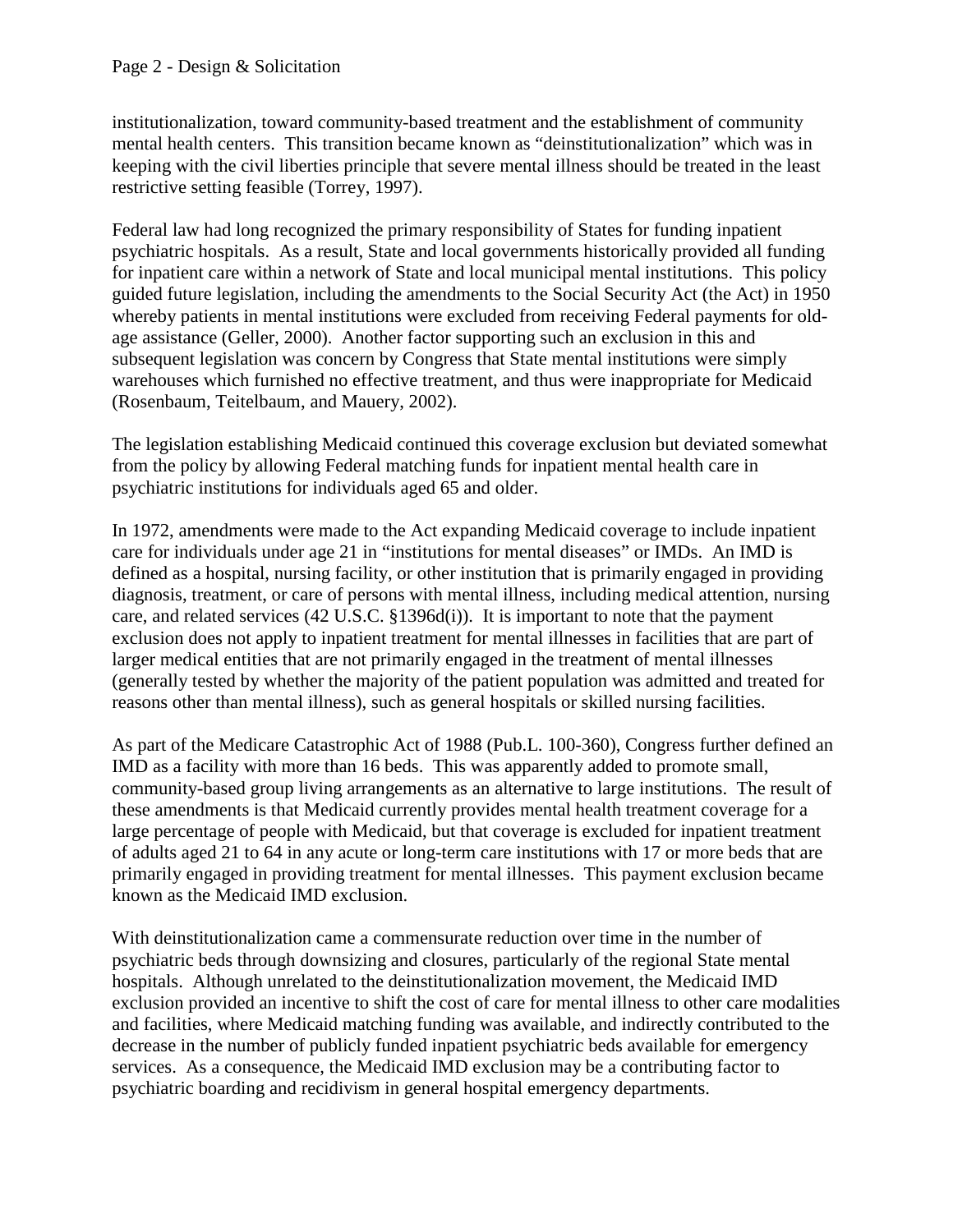## **Emergency Medical Treatment and Labor Act** (**EMTALA)**

In 1986, the EMTALA was enacted as part of the Consolidated Omnibus Budget Reconciliation Act of 1985 in response to concerns that some emergency departments across the country had refused to treat indigent and uninsured patients or inappropriately transferred them to other hospitals, a practice known as "patient dumping." EMTALA requires hospitals with emergency departments that participate in Medicare to provide a medical screening examination to any person who comes to the emergency department, regardless of the individual's ability to pay.

If a hospital determines that a person has an emergency medical condition (EMC), it must provide treatment to stabilize the condition or provide for an appropriate transfer to another facility (U.S. GAO, 2001). For psychiatric emergencies, an individual expressing suicidal or homicidal thoughts or gestures, if determined dangerous to self or others, would be considered to have an EMC (CMS, 2010).

A hospital's EMTALA obligation ends when a physician, or qualified medical person, decides: that no EMC exists (even though the underlying medical condition may persist); that an EMC exists and the individual is appropriately transferred to another facility; or that an EMC exists and the individual is admitted to the hospital for further stabilizing treatment (CMS, 2010).

In the case of individuals eligible for Medicaid who require immediate treatment for a psychiatric emergency, EMTALA requires a (Medicare participating) hospital with an emergency department to provide treatment until the individual's condition is stabilized or the individual is transferred to an inpatient facility where the person can be treated until the condition is stabilized.

Stabilization of an emergency psychiatric patient under EMTALA is specifically defined in the CMS State Operations Manual. To paraphrase, psychiatric patients are considered stabilized when they are no longer expressing suicidal or homicidal thoughts or gestures, and no longer require immediate treatment to protect and prevent them from injuring themselves or others. The administration of chemical or physical restraints for the purpose of removing the potential of harm to or by the individual with a psychiatric EMC during the transport to another medical facility is not necessarily considered stabilizing treatment for the EMC if such restraints are a temporary intervention for transport only, rather than part of the individual's emergency treatment plan (CMS, 2010). Therefore, patient restraint, if needed, does not constitute stabilization.

A Medicare-participating hospital with specialized capabilities may not refuse to accept an appropriate transfer from another hospital of an individual protected under EMTALA who has an unstabilized EMC requiring these specialized capabilities so long as the hospital has the capacity to treat the individual. This requirement to accept an appropriate transfer applies to any Medicare-participating hospital with specialized capabilities, regardless of whether the hospital has a dedicated emergency department. In this case, if an individual is found to have an EMC that requires specialized psychiatric capabilities, a psychiatric hospital that participates in Medicare, and has capacity, is obligated to accept an appropriate transfer of that individual. It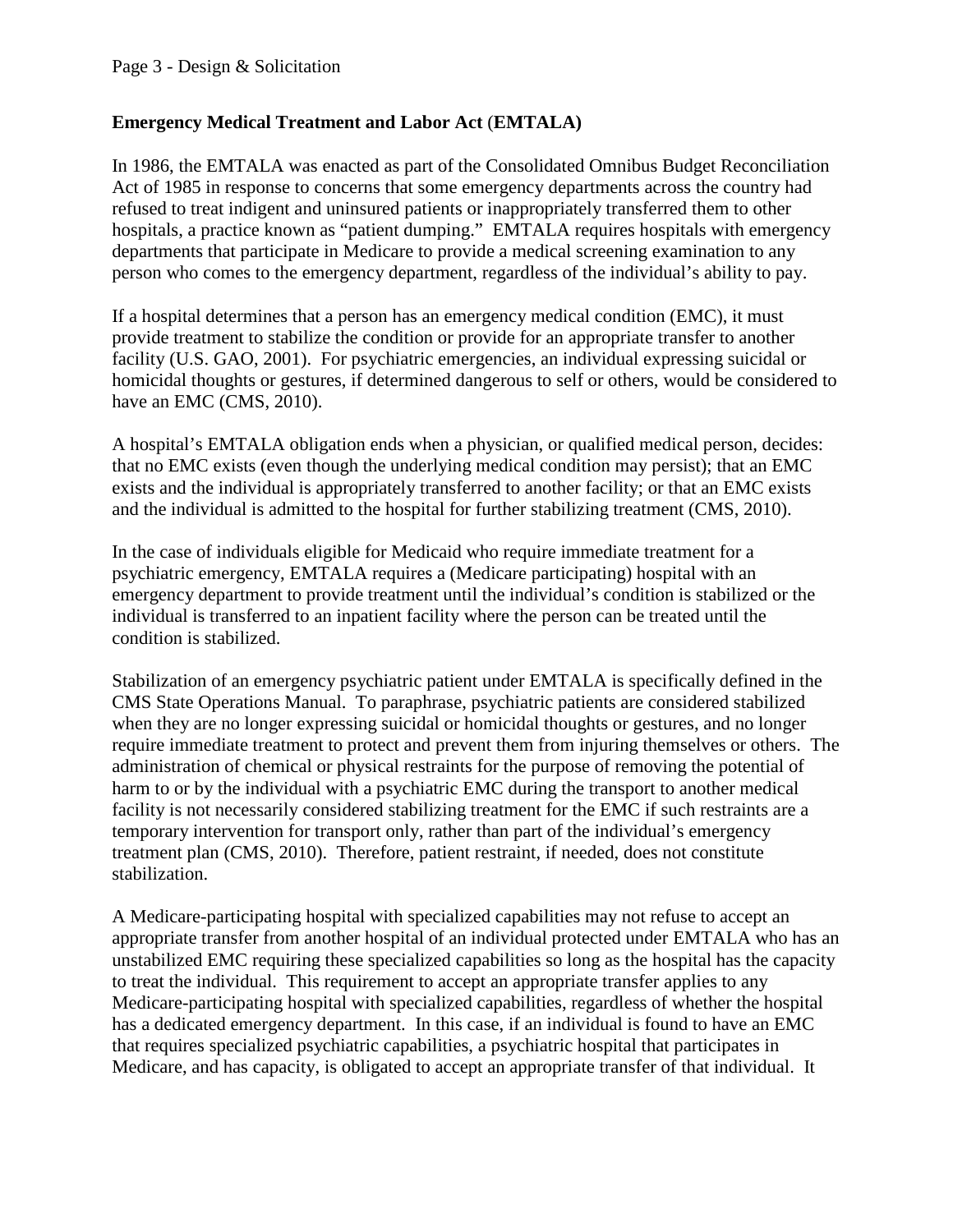does not matter if the psychiatric hospital does not have a dedicated emergency department (CMS, 2010).

Medicaid will cover psychiatric admissions in any facility for children under age 21 and adults over age 64. However, for Medicaid recipients aged 21 to 64, Medicaid will only cover the cost of such admissions as long as the inpatient psychiatric care is provided in a mental health facility which has less than 17 beds, or a medical facility whose primary purpose is not the provision of treatment for mental illness.

The combination of these policies can result in psychiatric hospitals rendering uncompensated care to individuals in need of stabilizing treatment for a psychiatric EMC, because psychiatric hospitals are required under EMTALA to accept an appropriate transfer from another hospital of these individuals so long as the hospital has the capacity to provide stabilizing treatment, and because these individuals are not commonly insured by other health plans.

## **Diversity in Structure and Management of Behavioral Health Care in State Medicaid Programs**

There is a large body of research describing how delivery system structure, payment arrangements, and regulations affect mental health care. Significantly, today most people with Medicaid are enrolled in managed behavioral health care plans (MBHC). These arrangements differ along many dimensions; for example whether the MBHC program tracks the benefit design of the State plan, pays its providers on a fee-for-service basis, or imposes utilization management protocols on the delivery system. These differences in behavioral health delivery systems fundamentally affect the impact of any IMD policy changes on cost, quality, and access to mental health care. Thus, these kinds of differences in how States structure their behavioral health care delivery systems should be factors in the selection of States for participation in this Demonstration.

## **Psychiatric Boarding**

The Medicaid IMD exclusion is purported to be a major factor contributing to the rate of "psychiatric boarding" in hospital emergency departments (DHHS, 2008). Psychiatric boarding occurs when an individual with a mental health condition is kept in a hospital emergency department for several hours because appropriate mental health services are unavailable. There are a number of factors that contribute to the prevalence of psychiatric boarding including a lack of outpatient resources and treatment coordination, a lack of inpatient capacity which are tied to State general funding issues, and the fact that psychiatric services are relatively unprofitable and often perceived as less of a need. The Medicaid IMD exclusion exists as one more contributing factor to exacerbate the problem.

In the case of more serious mental health conditions requiring inpatient admission, boarding can include inappropriate placement in a setting where specialized services to meet the patients needs are not available (for instance, to a bed on a medical ward or in a skilled nursing facility without psychiatric expertise), when a psychiatric bed at the hospital or at a referral facility outside the hospital would be more appropriate, but is not available (DHHS, 2008). This situation becomes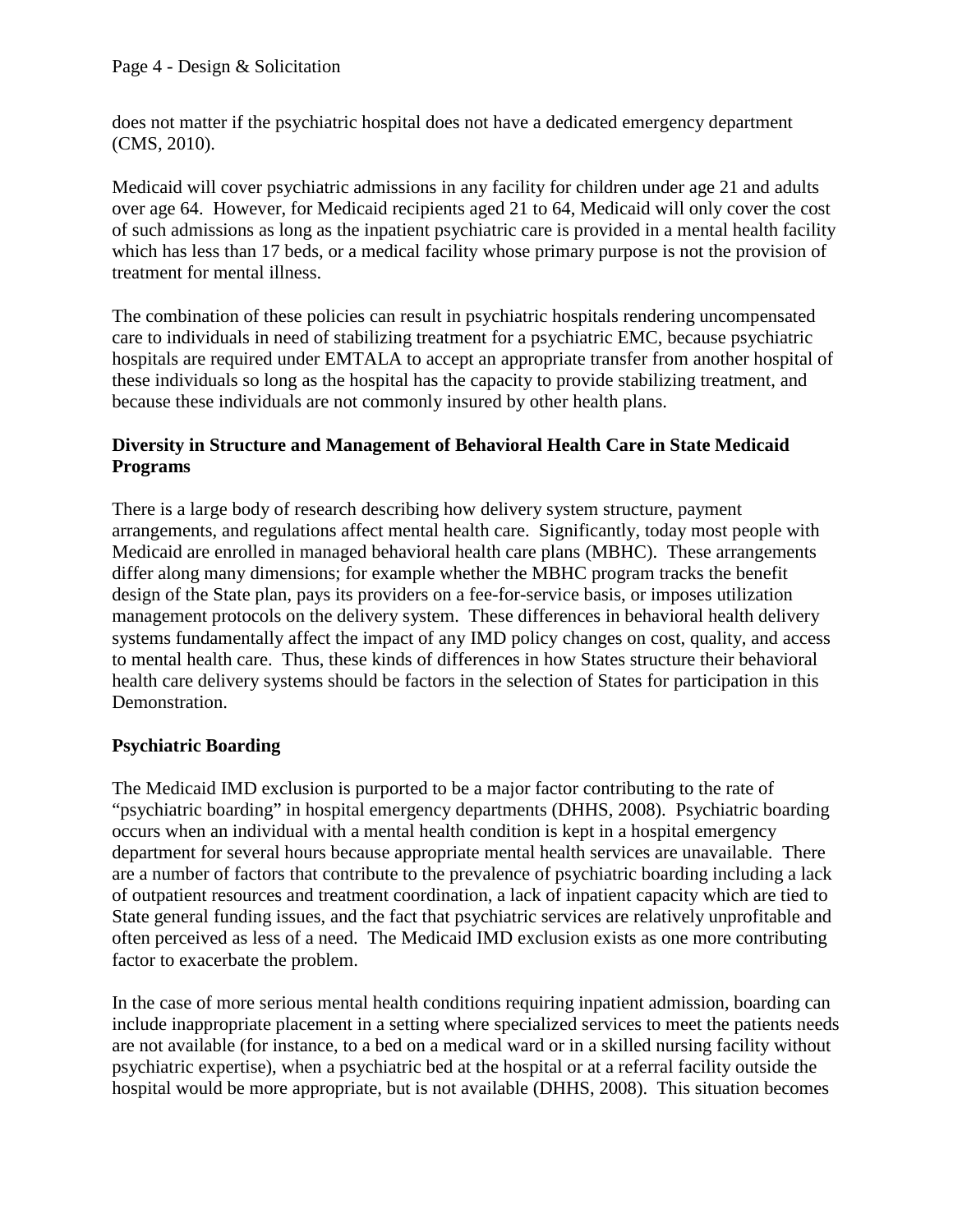even more acute when the individuals seen are suicidal or homicidal and present a danger to themselves or others.

Although a comprehensive, nationwide evaluation of psychiatric boarding has not been completed, there appears to be ample survey and anecdotal information to indicate that it is a frequent and prevalent problem leading to serious consequences for psychiatric patients and unnecessary hospital costs (DHHS, 2008).

## **Medicaid Emergency Psychiatric Demonstration Legislation**

In section 2707 of the Affordable Care Act, Congress authorized a 3-year demonstration to study the effects of allowing Medicaid payment for the inpatient stabilization of mental health related problems for individuals ages 21 through 64 in non-government psychiatric hospitals that are subject to the requirements of EMTALA. When patients with these serious mental health conditions are treated in general hospital emergency room settings this can contribute substantially to increased costs resulting from psychiatric boarding while the patient awaits appropriate stabilization and treatment.

By allowing coverage for inpatient admission for emergency psychiatric treatment otherwise prohibited by the Medicaid IMD exclusion, the Demonstration may improve access to appropriate psychiatric care, improve quality of care for Medicaid patients, and encourage greater availability of inpatient psychiatric beds thereby reducing the necessity of psychiatric boarding.

## **Medicaid Emergency Psychiatric Demonstration Design**

Section 2707 of the Affordable Care Act authorizes a 3-year Medicaid emergency psychiatric demonstration project that permits non-government psychiatric hospitals to receive Medicaid payment for providing EMTALA-related emergency services to Medicaid recipients aged 21 to 64 who have expressed suicidal or homicidal thoughts or gestures, and who are determined to be dangerous to themselves or others. Under the Demonstration, participating States shall provide payment under the State Medicaid Plan to an institution for mental diseases that is not publicly owned or operated and is subject to the requirements of EMTALA.

### **Demonstration Requirements**

There are several requirements stated or implied by the statute that guide the implementation and operation of the Demonstration.

### **State Participation**

States seeking to participate in the Demonstration project will submit an application to CMS. The application instructions, mailing address and due date are provided in a separate attachment (see Appendix 1).

### **State Selection**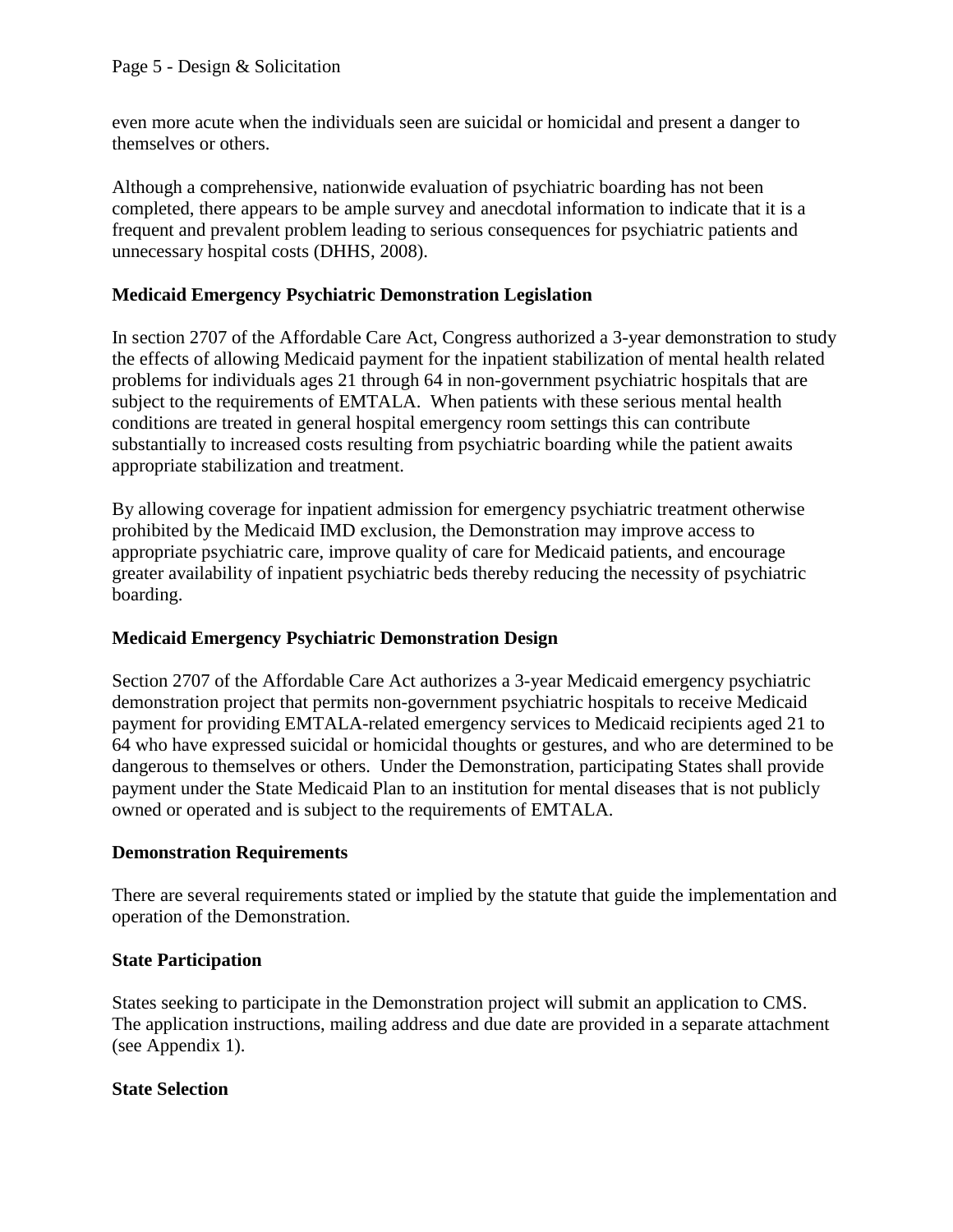States submitting applications to participate in the Demonstration will be selected on a competitive basis based on their responses to the application subject areas and taking into consideration a number of factors including the availability of various types and combinations of beds in the State (e.g., in general hospital psychiatric units, private psychiatric hospitals, and public mental hospitals), the level and types of investments in community-based behavioral health services by the State (e.g., assertive community treatment (ACT) programs, mobile treatment teams, and partial hospitalization programs), and the design of the State's Medicaid program itself (including the degree of specialized managed behavioral health care, State choices about including optional populations, use and design of the rehabilitative services option). The selection will also include factors necessary to achieve an appropriate national balance in the geographic distribution of the Demonstration as well as representation of States with varied approaches to behavioral health care delivery, payment, and benefit design.

Furthermore, the States selected shall be limited in number to ensure sufficient funds are available in each participating State to enable an informative assessment of the effect of waiving the IMD exclusion for emergency care in private psychiatric hospitals in those States.

## **Demonstration Management**

The CMS is responsible for overseeing the implementation, management, and evaluation of the Demonstration. Each selected State, and participating institutions within the State, is a Demonstration site. The State is responsible for overseeing the implementation and operation of the Demonstration at the participating institutions, verifying patient eligibility and assuring that appropriate services are provided within the parameters set by section 2707 of the Affordable Care Act.

### **Participating Institutions**

Institutions selected by a participating State for inclusion in the Demonstration must meet all of the following criteria:

(1) An institution for mental diseases, defined specifically as a hospital, nursing facility, or other institution of more than 16 beds, that is primarily engaged in providing diagnosis, treatment, or care of persons with mental illness, including medical attention, nursing care, and related services (Section 1905(i) of the Act, 42 U.S.C. 1395(i)) and, in general, meeting the requirements of section 4390 of the State Medicaid Manual (see Appendix 2).

(2) An institution subject to the requirements of the Act of the Emergency Medical Treatment and Active Labor Act or EMTALA (Section 1867 of the Act, 42 U.S.C. 1395dd), i.e., a Medicare participating institution having an emergency department.

(3) Not be publicly owned or operated.

### **Patient Eligibility Criteria**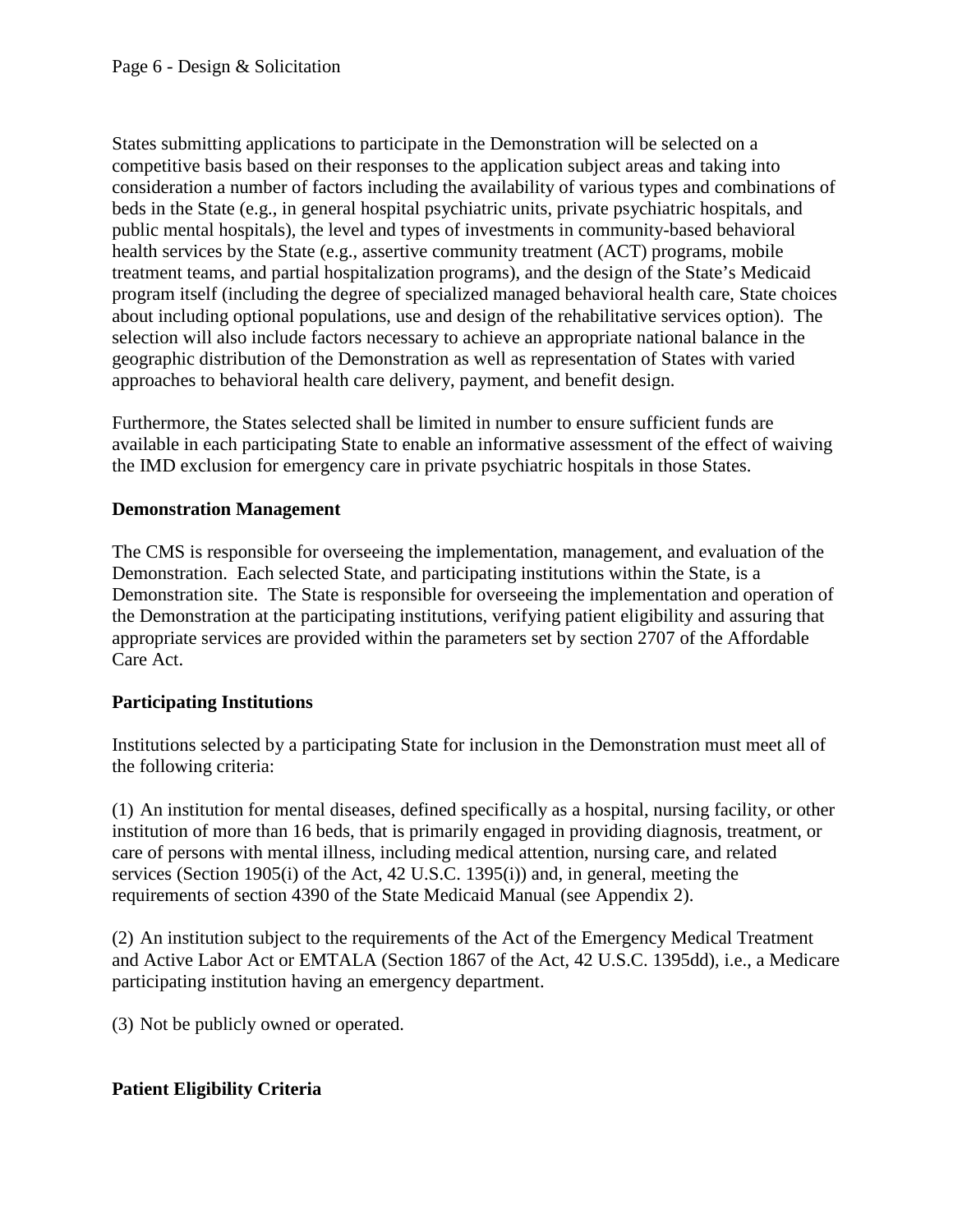Individuals eligible for the provision of medical assistance available under the Demonstration are those meeting all of the following criteria:

(1) Aged 21 to 64;

(2) Eligible for medical assistance under the State plan and individuals eligible under the authority of section 1115 of the Act; and

(3) Require such medical assistance for services to stabilize an emergency medical condition where the individual expresses suicidal or homicidal thoughts or gestures, and is determined dangerous to self or others.

The Demonstration is open to individuals meeting these criteria who receive medical assistance under the State's Medicaid fee-for-service program Individuals in managed care plans whose eligibility and payment for inpatient psychiatric services is Medicaid fee-for-service (i.e., carved out) are also eligible for this Demonstration. In addition, this Demonstration may include individuals enrolled in managed care plans covering inpatient care as long as the State demonstrates in its application how it will ensure that Demonstration payments to the State for services under the Demonstration do not duplicate payments to the State for the same services under the capitation rates paid to managed care organizations. The State may extend participation in the Demonstration to eligible individuals throughout the State or limit participation to individuals residing in one or more specific regions.

## **Patient Administration**

As stated in the Affordable Care Act, each participating State shall establish a process for how it will ensure that institutions participating in the Demonstration will determine whether or not Demonstration patients have been stabilized. Consistent with section 2702 of the Affordable Care Act, this process must be initiated prior to the third day of an inpatient stay. The State is responsible for managing the provision of services for the stabilization of the medical emergency through utilization review, authorization, or management practices, or the application of medical necessity and appropriateness criteria applicable to behavioral health.

## **Payment to States**

The CMS will pay each quarter, to each participating State, an amount equal to the Federal medical assistance percentage of expenditures in the quarter for medical assistance paid to participating institutions for inpatient services provided under this Demonstration.

Funds shall be allocated to eligible States on the basis of criteria, including availability of funds and predicted patient admissions and costs. State Medicaid Agencies are advised that, once the Federal funding limit is reached, States will not receive payment of the Federal share of any outstanding Medicaid expenditures.

### **Payment to Participating Institutions**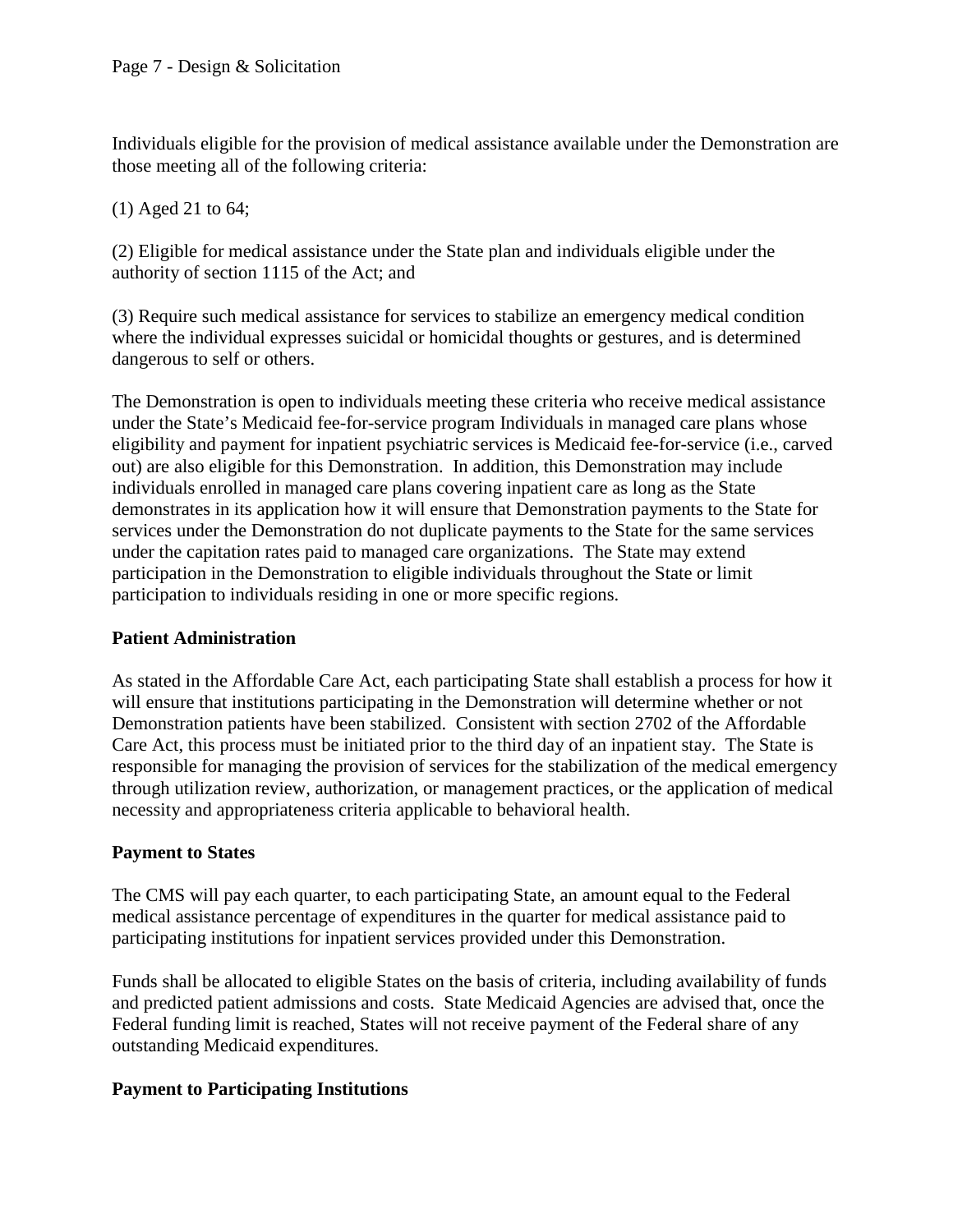The State Medicaid Agency will provide Medicaid payment to participating institutions for services provided to eligible patients under the Demonstration.

### **Mechanism to Limit, Reallocate, and Stop Expenditures**

States selected to participate in this demonstration shall be limited in number to ensure that sufficient funds are available for each participating State to enable an informative assessment of the effect of waiving the IMD exclusion for emergency care in private psychiatric hospitals in those States.

A mechanism will be instituted at the beginning of the Demonstration to track predicted and observed expenditures under the Demonstration in order to establish funding limitations for each State based on the expected number of admissions under the Demonstration, and to help ensure that the Federal funding limit is not exceeded. The estimates and funding limits for each State will be based initially on the patient census estimates provided by participating States before the Demonstration begins. Thereafter, the actual patient census and payments to each State will be continuously monitored, funding limits for each State will be adjusted as needed, and funding will be terminated when the spending limit for each State is reached.

This mechanism will be used to provide CMS and the States with some indication of the distribution of funding in relation to the funding limits based on real and anticipated patient admissions and costs. This mechanism may be used also to reset or adjust spending limits, when real expenditures vary appreciably from the expenditure estimates, to help ensure that all States are allowed to participate the full 3 years of the Demonstration without exceeding the total funding limitation.

### **State Reporting**

As a condition for receiving payment under this Demonstration, a State shall be responsible for collecting and reporting information to CMS about the conduct of the Demonstration in the State for the purposes of Federal oversight and the evaluation of the Demonstration. This information will include regular reports by the institution about patient admissions and discharges, their diagnoses, time to stabilization, and lengths of inpatient stay. This information will be required for all Demonstration eligible patients whether care is provided through fee-for-service or managed care arrangements. The State is also required to cooperate with the CMS evaluation team to assist in the collection of information necessary to evaluate the Demonstration.

### **Statutory Waiver Authority**

Under section 2707 of the Affordable Care Act, authority is provided to waive requirements of titles XI and XIX of the Social Security Act, including the requirements of sections 1902(a)(1) relating to state-wideness, and  $1902(a)(10)(B)$  relating to comparability, to the extent necessary to carry out this Demonstration. Please note that section  $2707(g)(2)$  of the Affordable Care Act contains a drafting error; the law refers to "1902(1)(10)(B) (relating to comparability)." No such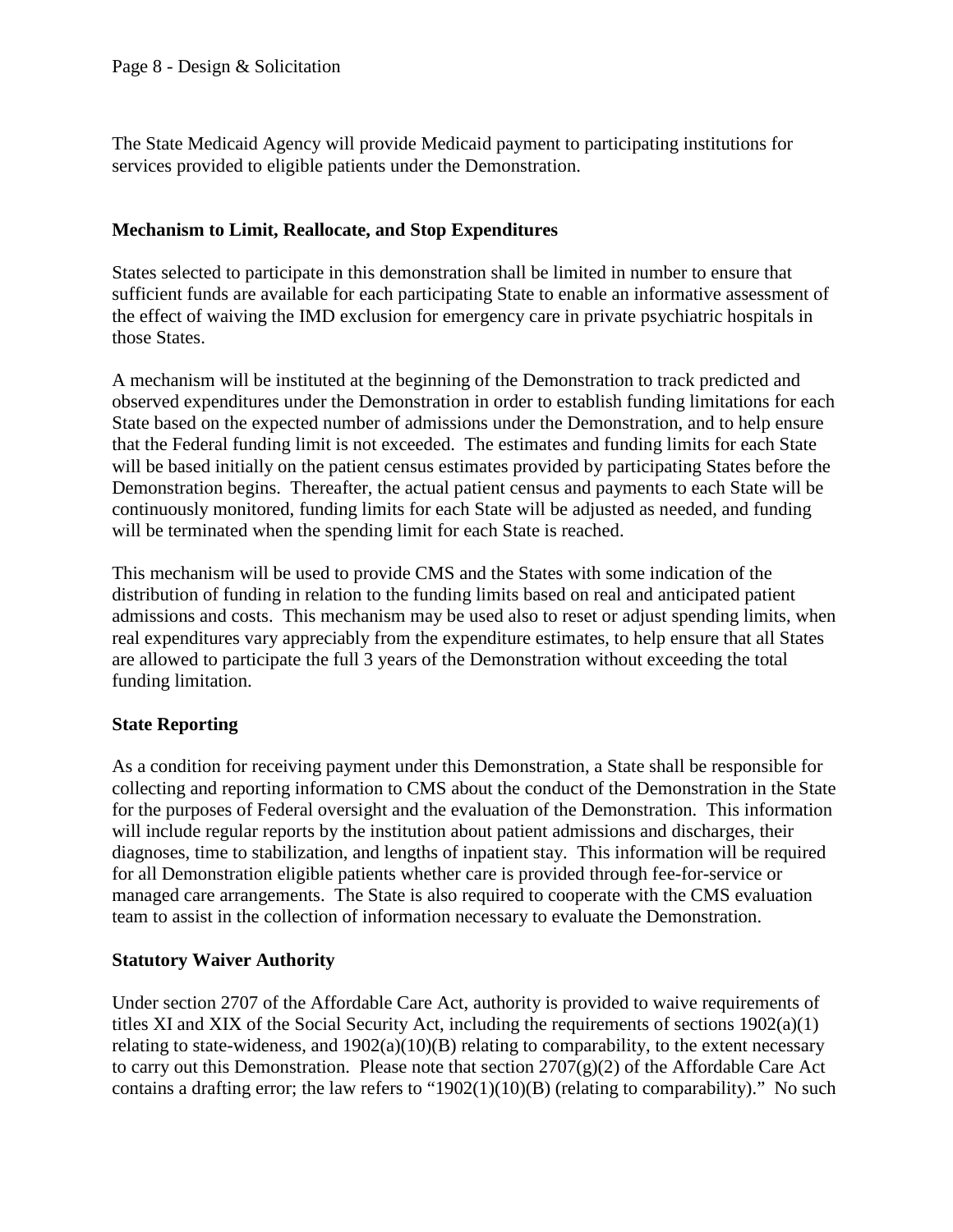section 1902(1)(10)(B) exists in the Social Security Act; rather, we concluded, based on the parenthetical "relating to comparability" that Congress intended to refer to section 1902(a)(10)(B) of the Act. Thus, section 2707 of the Affordable Care Act provides specific waiver authority to allow State Medicaid payment and Federal matching funds for current IMD exclusion qualifying services for States that participate in this Demonstration.

# **CMS Evaluation**

The CMS is required to conduct an independent evaluation to determine the impact of the Demonstration on the functioning of the health and mental health service system within the participating States and on individuals enrolled in the Medicaid program. The evaluation shall include: (1) An assessment of the Demonstration in relation to access to inpatient mental health services under the Medicaid program, including average lengths of inpatient stays and emergency room visits; (2) An assessment of discharge planning by participating hospitals; (3) An assessment of the impact of the Demonstration project on the costs of the full range of mental health services (including inpatient, emergency, and ambulatory care); and (4) An analysis of the percentage of consumers with Medicaid coverage who are admitted to inpatient facilities as a result of the Demonstration project as compared to those admitted to these same facilities through other means. Where managed care patients are included in the Demonstration, the State will be expected to provide patient level information sufficient to assess access to care and the treatment arrangements under managed care. CMS is also required to submit to Congress a recommendation as to whether the Demonstration project should be continued after December 31, 2013, and expanded on a national basis.